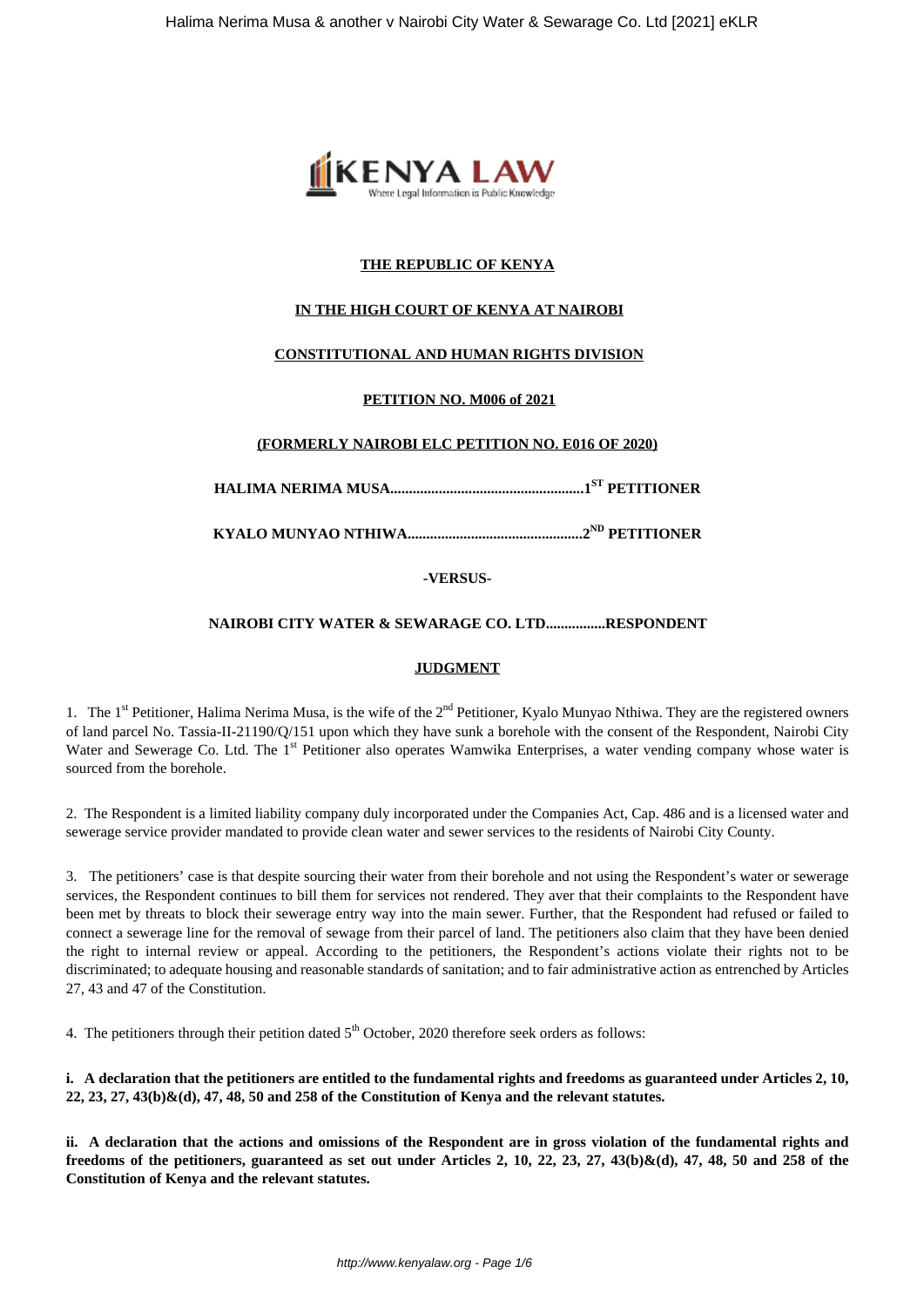**iii. An injunction restraining the respondent, it's servants, agents or others acting on its behalf from further charging the petitioners herein for water and sewer services for account number 2537026.**

**iv. An order of mandatory (sic) compelling the respondent to connect sewerage systems and facilities on land parcel number L.R. No. Tassia-II-21190/Q/151.**

**v. An order compelling the respondent to refund the monies paid to it by the petitioners since the year 2016 for account number 2537026.**

**vi. Compensation for breach of fundamental rights and freedoms.**

**vii. The costs of this suit be borne by the Respondent.**

**viii. Any other relief that the Court may deem fit and just to grant.**

5. The petitioners also filed a notice of motion seeking interim relief together with the petition. That application was, with the consent of the parties, subsumed in the petition.

6. Through grounds of opposition dated 5<sup>th</sup> March, 2021, the Respondent opposed the notice of motion on five grounds. First, that the petitioners sought two contradictory orders, one seeking to bar the Respondent from levying sewer charges on her property and the second to compel the Respondent to provide sewer charges. Second, that the petition is an abuse of the court process as the petitioners did not disclose the existence of another case of a similar nature in the Environment and Land Court. Third, that the application did not disclose a *prima facie* case with likelihood of success to warrant grant of temporary injunction. Fourth, that the balance of convenience was in favour of the Respondent. Finally, that the petitioners faced no imminent threat that could not be compensated by damages.

7. The Respondent opposed the petition through a replying affidavit sworn on  $5<sup>th</sup>$  March, 2021 by Eric Simiyu Juma the Respondent's technical coordinator for the Eastern Region. The Respondent avers that this petition is misplaced and misconstrued as it seeks two inconsistent prayers; an order stopping the Respondent from disconnecting the sewerage services and a contradictory order compelling the Respondent to connect the petitioners to its sewerage line.

8. It is the Respondent's case that the petitioners' sewer line was constructed without its knowledge or approval. The Respondent avers that there is no evidence that the construction of the petitioners' sewer line complied with the laid down procedure. It is further averred that a visit to the petitioners' property revealed that their sewerage system was substandard and was susceptible to perennial blockage as they continued to illegally connect other users. According to the Respondent, the visit also established that the petitioners' sewer line terminated at its main line.

9. In conclusion, the Respondent depose that the petitioners have come to Court with unclean hands as they collected revenue from the other persons that they have connected to the sewer line without remitting the same to it. Further, that the petitioners have failed to establish any contravention or breach of their constitutional rights and fundamental freedoms by the Respondent.

10. Through their submissions dated  $5<sup>th</sup>$  August, 2021, the petitioners submitted that they applied for and received approval to drill a borehole and sell water from the borehole. It is their case that they never applied for approval to construct a private sewer line and neither is there evidence to show that they had constructed a private sewer line on their property. They relied on the decision in the case of **Kaigokem and Partners Limited & another v Nairobi City Council & 2 others [2020] eKLR** for the submission that the process of application, authorization and making of a sewer line is unique. The petitioners contend that since they have no sewer line of their own they cannot be said to have connected other users thus denying the Respondent revenue.

11. The petitioners asserted that they were not connected to the Respondent's sewer line and they were therefore not obligated to pay charges billed by the Respondent for sewer services. Further, that due to the Respondent's refusal to connect them to its sewer line, they had sought sewer services from a private sewer line. The petitioners submitted that they should be refunded all the money they had paid to the Respondent for services not rendered since 2016.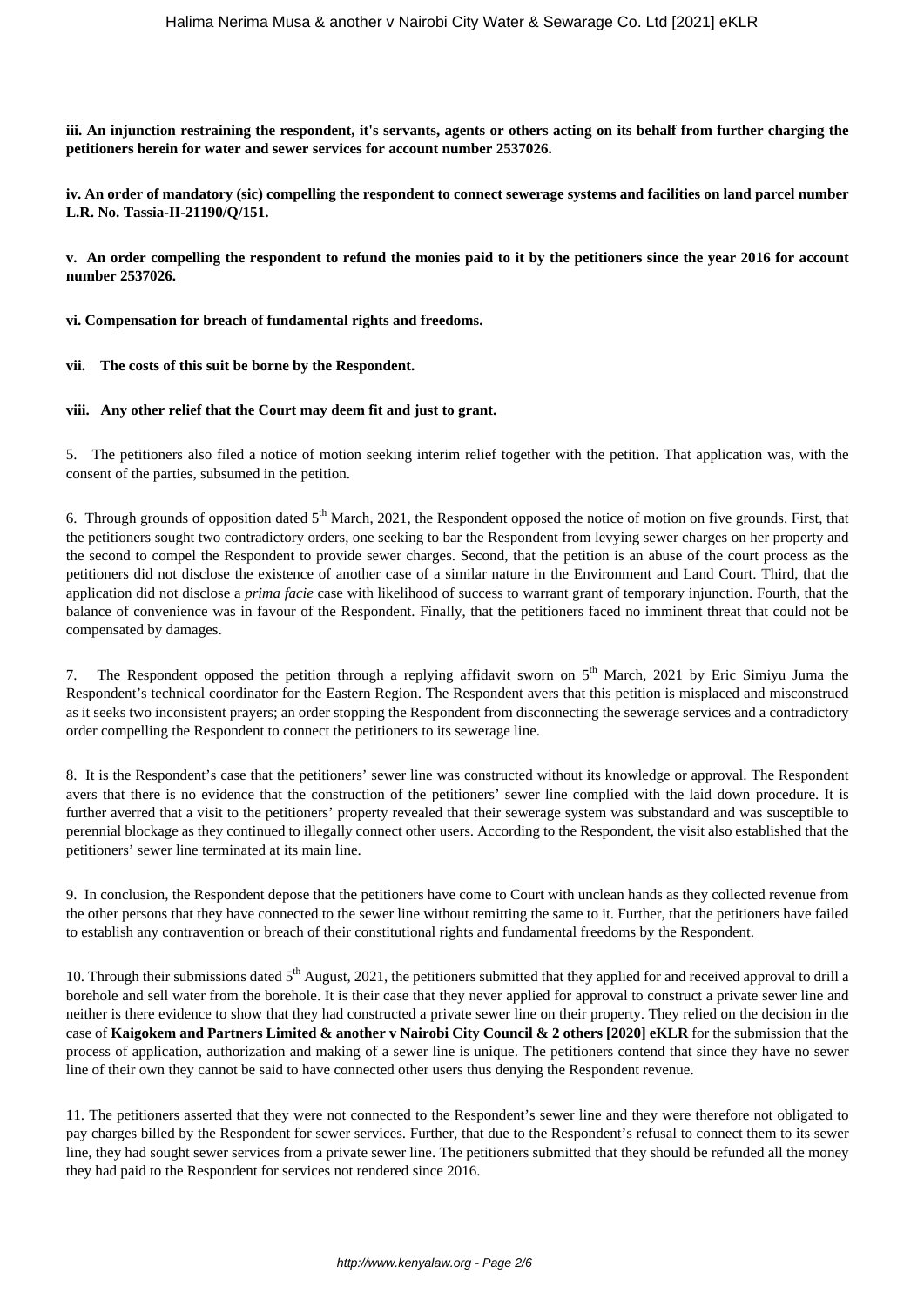12. On whether their rights were infringed, the petitioners submitted that their right to adequate and reasonable standards of sanitation under Article 43(b) and the right not to be discriminated against under Article 27 against were infringed by the Respondent.

13. On their claim for damages, the petitioners relied on the case of **MWK & another v Attorney General & 3 others [2017] eKLR** to submit that they are entitled to damages as a result of the infringement on their rights.

14. Responding to the accusation that they have abused the court process by filing parallel cases on the same issues in different courts, the petitioners submitted that they had instructed their former advocates to withdraw *Nairobi ELC Civil Suit No. E045 of 2020* which raise issues similar to the issues in this case and therefore there was no other pending suit. The petitioners urged this Court to grant the prayers sought as well as the costs for the proceedings.

15. The Respondent's submissions are dated  $20<sup>th</sup>$  September, 2021. In support of its assertion that the petition is incompetent, the Respondent submitted that the same does not meet the competency threshold for constitutional petitions. The Respondent argued that despite the petition being anchored on Articles 2, 10, 22, 23, 27, 43(b)&(d), 47, 48, 50 and 258 of the Constitution, the petitioners only addressed Articles 2, 21(1), 27, 43(b) and 47(1). The decision in the case of **Anarita Karimi Njeru v Republic [1979] eKLR** was cited as establishing the principle that a person seeking redress through a constitutional petition should set out with a degree of precision that of which he complains, the provisions said to be infringed and the manner in which they are alleged to be infringed.

16. The Respondent submitted that this petition is an abuse of the court process as *Nairobi ELC Civil Suit No. E045 of 2020* was still pending in Court at the time of the filing of this petition. Further, that the petition is an abuse of the court process since it is based on insincerity with regard to the reliefs sought as well as non-disclosure of material facts.

17. According to the Respondent, the petitioners had failed to prove violation of any of their constitutional rights. It was stated that the petitioners had not applied for the sewer services or approvals for the construction of a private sewer line even though their sewer line terminates in the Respondent's main sewer line. The Respondent relied on the case of **William Odhiambo Ramogi & 3 others v Attorney General & 4 others; Muslims for Human Rights & 2 others (Interested Parties) [2020] eKLR** to argue that the petitioners have failed to meet the evidential threshold required of a claimant alleging violation of economic and social rights.

18. As to whether the petitioners are entitled to the reliefs sought, the Respondent submitted that they were not, as there are disentitling factors in this petition. The Respondent contended that the petitioners have come to Court with unclean hands and do not deserve the reliefs sought in the petition. To this end, they relied on the case of **Siteya v Gitome & 3 others [2015] eKLR.** In conclusion, the Respondent urged this Court to dismiss the petition in its entirety.

19. Upon perusal of the pleadings and submissions of the parties, I find that the issues for the determination of this Court are:

- *i.* Whether the petition offends the doctrine of *sub judice;*
- ii. Whether the rights of the petitioners were infringed by the Respondent;
- iii. Whether the petitioners are entitled to the reliefs sought; and
- iv. The costs of the petition.

20. The *sub judice* rule is spelt out in Section 6 of the Civil Procedure Act, Cap 21 as follows:

**No court shall proceed with the trial of any suit or proceeding in which the matter in issue is also directly and substantially in issue in a previously instituted suit or proceeding between the same parties, or between parties under whom they or any of them claim, litigating under the same time, where such suit or proceeding is pending in the same or any other court having jurisdiction in Kenya to grant the relief claimed.**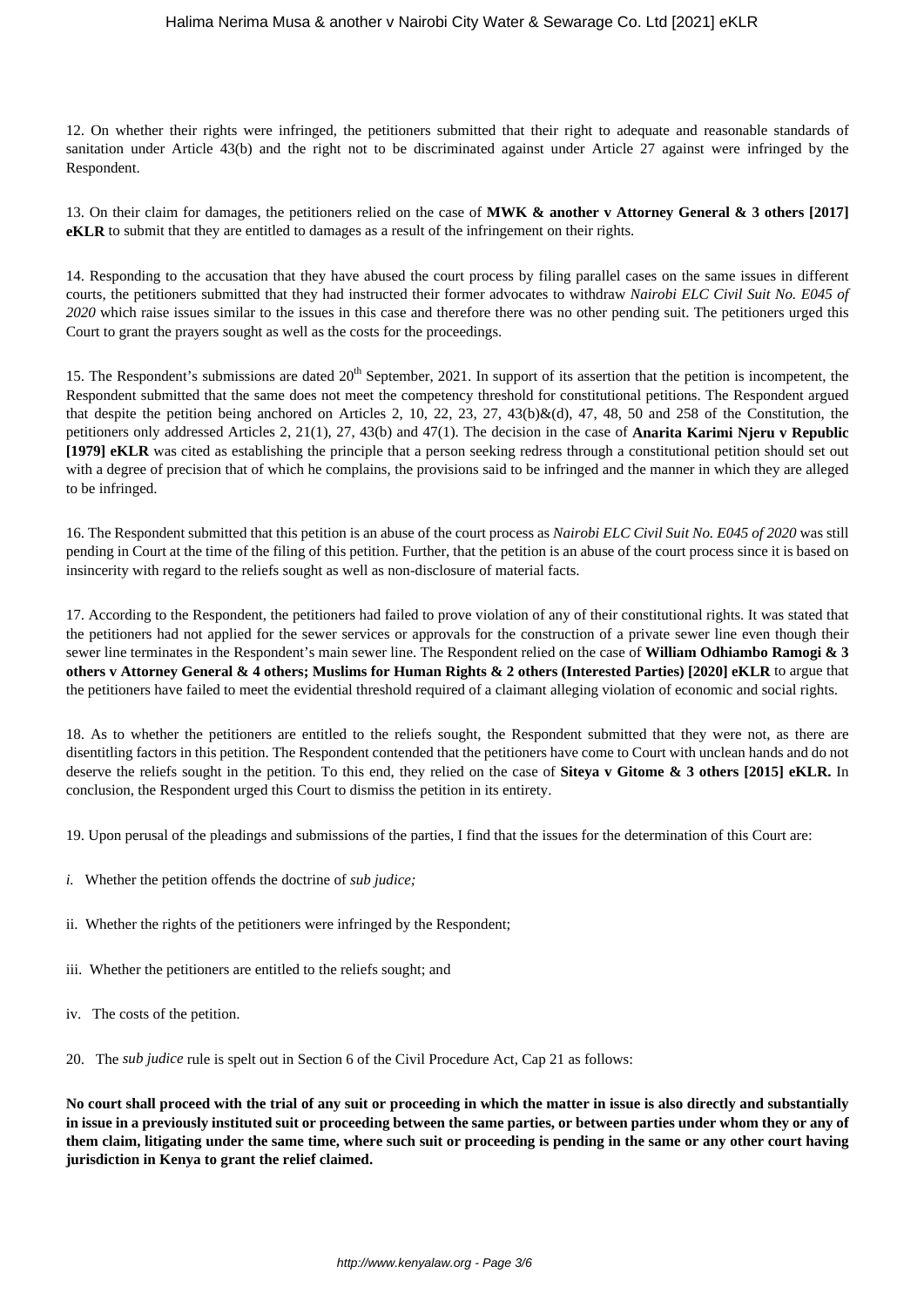*21.* The Supreme Court of in **Kenya National Commission on Human Rights v Attorney General; Independent Electoral & Boundaries Commission & 16 others (Interested Parties) [2020] eKLR** had this to say on the principle of *sub judice:*

"**[67] … The purpose of the sub-judice rule is to stop the filing of a multiplicity of suits between the same parties or those claiming under them over the same subject matter so as to avoid abuse of the Court process and diminish the chances of courts, with competent jurisdiction, issuing conflicting decisions over the same subject matter. This means that when two or more cases are filed between the same parties on the same subject matter before courts with jurisdiction, the matter that is filed later ought to be stayed in order to await the determination to be made in the earlier suit. A party that seeks to invoke the doctrine of res sub-judice must therefore establish that; there is more than one suit over the same subject matter; that one suit was instituted before the other; that both suits are pending before courts of competent jurisdiction and lastly; that the suits are between the same parties or their representatives."** 

22. The rule is meant to prevent courts of competent jurisdiction from contemporaneously entertaining trial of two parallel suits in respect of the same subject matter. For the doctrine to be successfully invoked it must be shown that the issues and remedies sought in one suit are substantially the same as those in the other suit.

23. The Respondent raised, as a ground of opposition, the fact that as at the time of filing this petition, there was a pending suit before the Environment and Land Court being *Nairobi ELC Civil Suit No. E045 of 2020,* filed by the petitioners against the Respondent. On their part, the petitioners have submitted that they had instructed their advocate to withdraw the suit and therefore there was no pending case.

24. It is not disputed that at the time this petition was filed on 24th September, 2020*, Nairobi ELC Civil Suit No. E045 of 2020* was still subsisting and was only withdrawn in the course of the hearing of this petition. There is also no dispute that the parties and the issues in the two matters are the same. However, in order to do substantive justice in this matter, I will rely on the petitioners' submission that *Nairobi ELC Civil Suit No. E045 of 2020* has since been withdrawn and the defence of *sub judice* cannot therefore hold in the circumstances of this case.

25. I now turn to the question as to whether the petitioners have established a violation of their constitutional rights by the Respondent. The main complaint by the petitioners is that the Respondent violated their right under Article 43(1) of the Constitution. The relevant part of the provision states:

## *43. (1) Every person has the right—*

*(a) …;*

### *(b) to accessible and adequate housing, and to reasonable standards of sanitation.*

26. The petitioners allege that their rights to adequate and reasonable standards of sanitation under Article 43(b) and not to be discriminated under Article 27 have been infringed by the Respondent. They also claim that the Respondent was in breach of Article 47 which provides the right to fair administrative action. It is their position that by refusing to connect their property to the main sewer line, the Respondent has failed to guarantee them the right to adequate and reasonable sanitation. They also argue that by levying sewer charges against them for services not rendered, the Respondent discriminated against them thereby infringing on their right not to be discriminated. Further, that by failing to provide a review or appeal mechanism, the Respondent had violated their right to fair administrative action.

27. The Respondent on its part argue that the petitioners have never applied to be connected to the main sewer line. The Respondent submits that the petitioners proceeded to construct an illegal sewer line on their property without its approval. Further, that the illegally constructed sewer line terminates at its main sewer line and it is therefore entitled to sewerage charges from the petitioners.

28. In this case, the conflict between the parties arise from the provision of sewer services to the petitioners. The petitioners have stated that they have never made any application for sewerage services from the Respondent. They also deny having constructed any sewer line despite having acknowledged that fact in their petition and supporting affidavit. The petitioners also aver that they have complied with the conditions set in the license issued to them for the drilling of a borehole.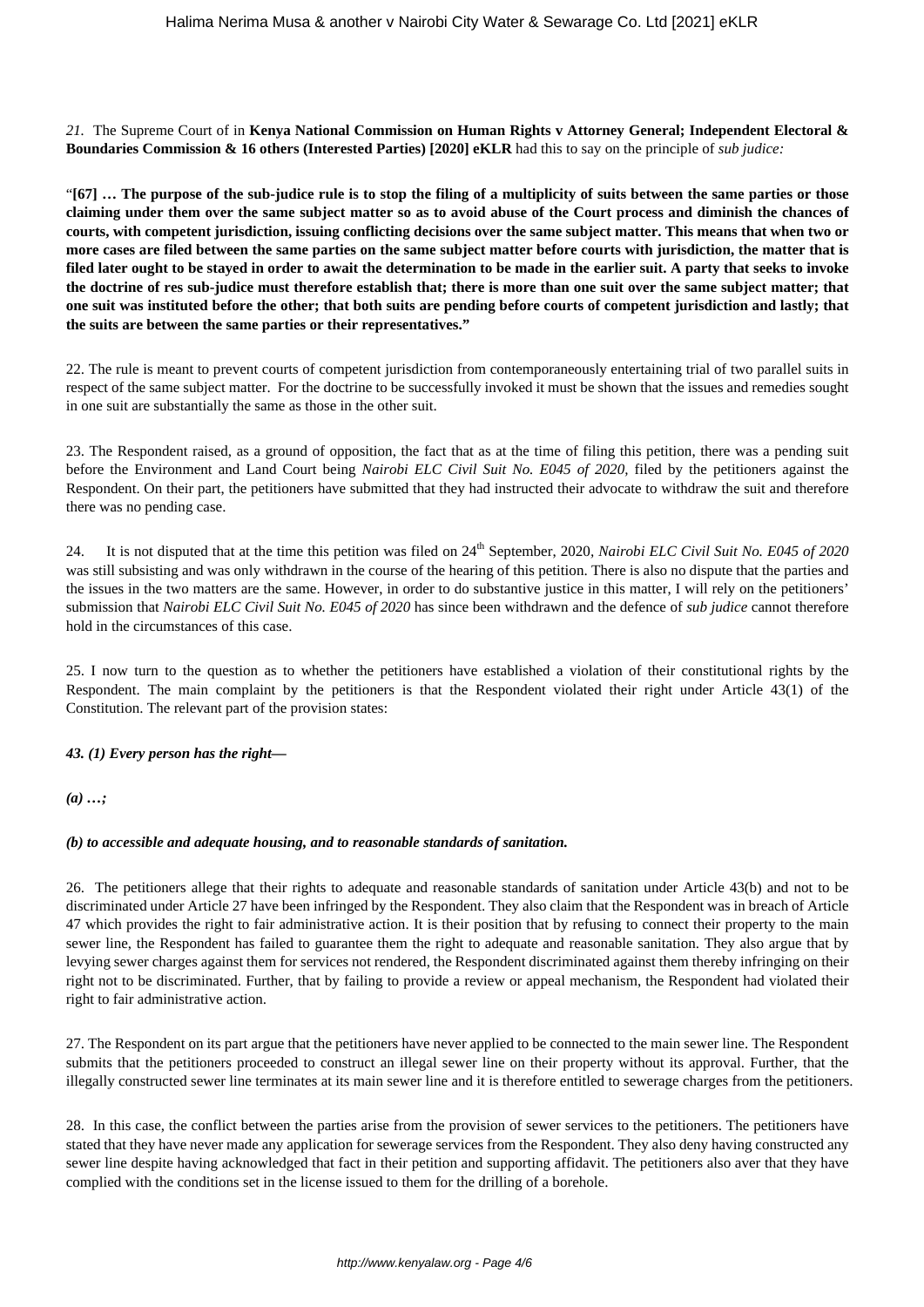## Halima Nerima Musa & another v Nairobi City Water & Sewarage Co. Ltd [2021] eKLR

29. What were the conditions placed on the authorization granted to the Petitioner for drilling the borehole" In the no objection letter of 30<sup>th</sup> June, 2015, the Respondent attached conditions that no interconnection will be allowed between the borehole water and the existing Nairobi City Water and Sewerage Company water system; that the petitioners will install a separate meter for the borehole water to facilitate the levying of sewer charges if the premises is to be served by the Respondent's sewer system, and for borehole output record; that the petitioners would comply with conditions from both the Ministry of Water and Irrigation, and the Water Resources and Management Authority.

30. It is evident that the separate meter was meant to facilitate levying of sewer charges if the premises were to be served by the Respondent's sewer system and also as a record of the borehole output. The letter dated  $7<sup>th</sup>$  August, 2015 from the Water Resources Management Authority to the petitioners include a condition that the borehole was to be deployed for domestic use only. However, the petitioners have averred and attached documents which prove that the borehole has been used for commercial purposes as they are currently engaged in the business of bottling and selling drinking water. This appears to be a breach of the conditions of the licence even though the Respondent has not complained about this state of affairs in its pleadings.

31. The Respondent in the replying affidavit as well as submissions has stressed that its main sewer line is accessible to the petitioners and that in fact, the petitioners' sewer line terminates at its main line. This, however, is not substantiated by any documentary evidence other than the deposition in the replying affidavit. The petitioners on their part have denied having a private sewer line but have also not tendered any document to support this assertion.

32. The unanswered question is where do the petitioners drain their sewer products" The averments of the parties lead to the logical conclusion that the Respondent's position is the correct one. The petitioners having denied owing a private sewer line were under obligation to provide evidence of the existence of the private sewer line which they claim they discharge their waste products to. Having disowned the private sewer line, the petitioners have not succeeded in rebutting the Respondent's assertion that the private sewer line serving the petitioners terminates at its main sewer line.

33. The Respondent's position is also strengthened by the fact that among the prayers sought by the petitioners in their application for interim relief is one stopping the Respondent from denying them access to its sewer line. If the petitioners were not discharging their waste to the Respondent's sewer line why would they seek such an order" It is therefore my finding based on the pleadings before this Court that the petitioners' sewer line is connected to the Respondent's main sewer line notwithstanding the fact that they never applied or received approval to connect their sewer line to the Respondent's sewerage network.

34. The Respondent has also averred that their main sewer line is accessible to the petitioners if they wish to be connected. This being the position, and in the absence of evidence to show that the petitioners made an application to be connected to the sewer line, it cannot be said that their rights to access sewer services was violated. In this regard, I am guided by the case of **Kaigokem and Partners Ltd & another v Nairobi City Council & 2 others [2020] eKLR** where it was held that there is a procedure for connection to the Respondent's sewerage line.

35. The petitioners could have only succeeded in establishing violation of their rights if they had first complied with the laid down requirements for the acquisition of the permit for connection or for construction of a privately owned sewer line. In absence of an application by the petitioners, they cannot be heard to complain of violation of their right to adequate and reasonable standards of sanitation.

36. For the same reason, a similar fate befalls the petitioners' claim that their right not to be discriminated against was violated. They have not shown in what manner the Respondent treated them differently from other consumers of its services and neither have they identified the other users of the Respondent's services who were given preferential treatment.

37. There is also no merit in the petitioners' claim that their Article 47 right to fair administrative action was violated by the Respondent. They have not shown that they sought a review or appeal against the Respondent's demand for payment of services rendered and that their requests were not acceded to. A demand for a levy for a service that has been rendered cannot be termed a violation of constitutional rights. In order for the Respondent to be able to provide sewerage services or any other services it must collect fees for the services rendered.

38. Having found that there was no violation of the petitioners' rights by the Respondent, it follows that the reliefs sought before this Court cannot be granted.